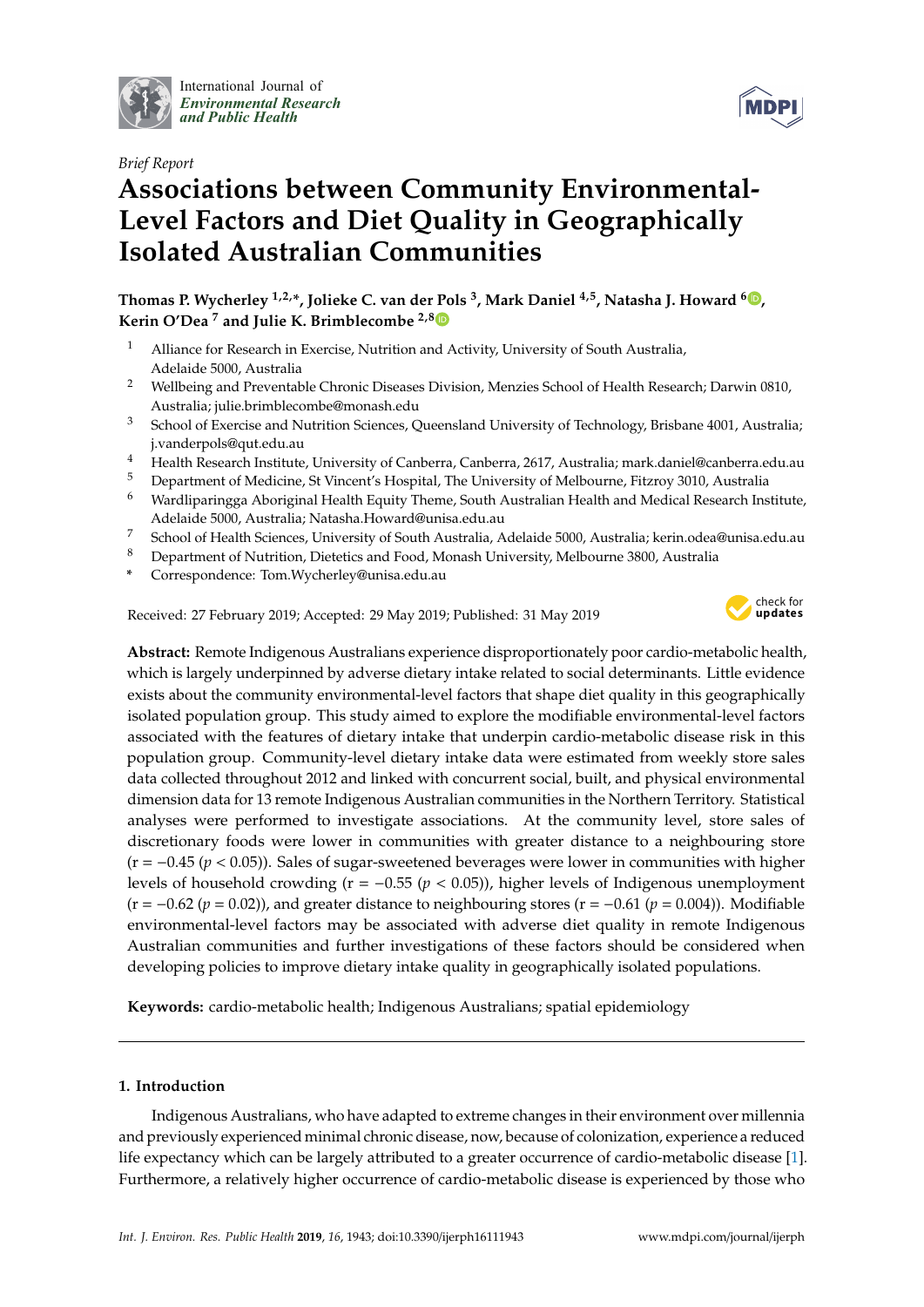live in geographically isolated locations [\[1\]](#page-6-0). Much of this cardio-metabolic disease burden can be attributed to poor nutrition across the life course of individuals, underpinned by social determinants such as food access and affordability [\[2\]](#page-6-1). This has resulted in a dietary profile that is typically higher in discretionary choices (i.e., foods or beverages high in saturated fat, added sugars, or salt [\[3\]](#page-6-2)), in particular sugar-sweetened beverages (SSBs), and lower in fruits and vegetables (F&V) as compared to that of the general Australian population [\[4\]](#page-6-3). These dietary intake characteristics have been associated with poor cardio-metabolic health. Specifically, a high intake of discretionary foods has negative implications for weight status and cardio-metabolic health [\[5\]](#page-6-4). Several high-impact studies [\[6](#page-6-5)[,7\]](#page-6-6) have shown that the consumption of sugar-sweetened beverages is associated with excess calorie intake, weight gain, and a greater risk of type 2 diabetes and cardiovascular disease; in addition, a low intake of fruits and vegetables has been linked in cohort studies to a greater incidence of cardiovascular disease [\[8](#page-6-7)[,9\]](#page-6-8).

Relatively little empirical evidence exists on factors that shape the diet quality of geographically isolated populations, including Indigenous Australians living in remote communities [\[10\]](#page-6-9). The identification of modifiable environmental-level factors that are associated with dietary intake features that underpin cardio-metabolic disease risk in such communities would assist the development of policies to enhance nutrition and reduce the prevalence of chronic preventable disease, and provide much needed evidence to these communities to help inform advocacy and local-level policy.

The aim of this study was to conduct a descriptive analysis to explore modifiable environmental-level factors that are associated with the features of dietary intake that underpin cardio-metabolic disease risk in geographically isolated Indigenous Australian communities.

### **2. Materials and Methods**

The current study analysed linked data from two previous studies; the Stores Healthy Options Project in Remote Indigenous Communities (SHOP@RIC) study [\[11\]](#page-6-10) and the Environments and Remote Indigenous Cardio-Metabolic Health Project (EnRICH) [\[12\]](#page-6-11). Dietary intake estimate data for 20 remote Indigenous Australian communities in the Northern Territory were derived from the baseline period (49 weeks throughout 2012) of the SHOP@RIC study. The data were community-level (i.e., average population) dietary intake estimates obtained using store point-of-sale data. Community store point-of-sale data analysis is increasingly being used as a cost-effective means of estimating dietary intake for remote Indigenous Australian communities and provides powerful information that can be used by community groups to inform decision-making for improved health [\[13,](#page-6-12)[14\]](#page-6-13). In brief, this method involves linking individual food and beverage products sold in the store, along with sales quantities, with their applicable Food Standards Australian and New Zealand product nutrition profile [\[13\]](#page-6-12). It is widely accepted that for remote Indigenous Australian communities, within-community food and beverage providers supply the majority of the residents' dietary intake [\[13\]](#page-6-12). However, this method has a number of limitations, including the fact that food waste and externally purchased or traditional foods are not accounted for. We have recently reported that in three very remote Indigenous Australian communities the community store per se provided ~98% of the food and beverages that were derived from all food and beverage providers within the community (i.e., only  $\sim$ 2% was derived from other community-based food and beverage providers such as school breakfast programs) [\[15\]](#page-6-14).

Comprehensive environmental-level factor data were obtained for 13 of the 20 SHOP@RIC study communities via linkage with the EnRICH Project. The EnRICH Project categorised community-level indicators, collected during a time period concurrent to the dietary intake data, representing the social, built, and physical environmental dimensions (e.g., Australian Bureau of Statistics 2011 Census data). The SHOP@RIC study collected information on several environmental-level factors, including frequency of food delivery and distance to the nearest community with a food retail store, which were used to provide a sample size of up to 20 for the analysis of these factors (frequency of food delivery information was not available for one community, four communities did not have specific distance to the nearest community data available due to being island communities or having no identifiable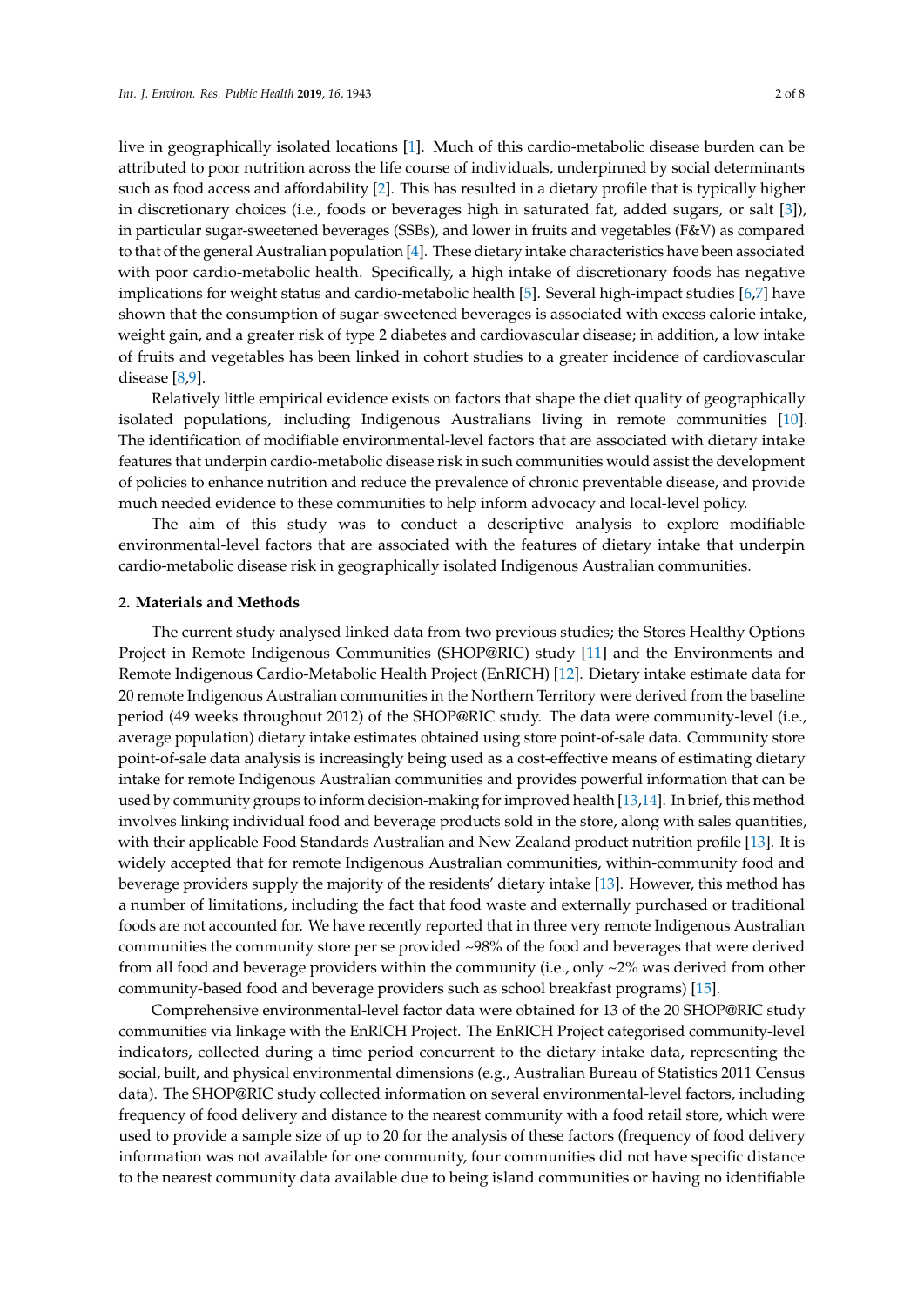neighbouring community; these were coded as 500 km to derive the median for the dichotomized analyses).

Statistical analyses were conducted to investigate the associations between community modifiable environmental-level factors and the features of dietary intake that are relevant to cardio-metabolic disease risk. A Pearson correlation was used to examine the associations between continuous variables. Environmental-level factor variables were also dichotomised into equal-or-above or below median value categories and independent *t*-tests were conducted to investigate the differences between categories for dietary intake variables. Regression models for each dietary outcome were also performed in a supplementary analysis (Tables S1–S4). All observations were included for analyses using the environmental-level variables collected in the SHOP@RIC study (frequency of food delivery and distance to the nearest community with a food retail store). A separate analysis of these factors using just the 13 common communities from the SHOP@RIC and EnRICH studies was also performed (Table S5). Differences between the common communities in the SHOP@RIC and EnRICH studies and the non-common SHOP@RIC communities were evaluated in a supplementary analysis (Table S6).

The dietary intake variables of interest were the community-level percentage energy (%E) from discretionary foods [\[3\]](#page-6-2), percentage energy from SSBs, and percentage dietary intake quantity from F&Vs. The percent of the estimated average requirement (%EAR) for energy was also investigated as a proxy for the amount of total food and drink consumed that was likely to be obtained through the community store. We assessed whether these dietary intake characteristics were associated with the distance from the community to the nearest (neighbouring) store (km), the frequency of food delivery to the store (days), the Australian Bureau of the Census measurement of percentage Indigenous unemployment, the median Indigenous household income (\$/week), Indigenous household crowding (percentage dwellings requiring additional bedroom/s), and Indigenous education attainment (percentage Indigenous persons with educational attainment ≥school year nine), all expressed at the community level.

Ethics approval for the SHOP@RIC study, including the present analyses, was granted by the Human Research Ethics Committees of the Northern Territory Department of Health and Menzies School of Health Research (HREC-2012-1711) and Central Australia (HREC-12-13).

#### **3. Results**

Comprehensive linked data were obtained for 13 remote Indigenous Australian communities. The individual community populations ranged from 139–1079 persons (range of 125–1079 in all 20 SHOP@RIC communities). The 13 linked communities were similar to the non-linked SHOP@RIC communities for discretionary foods (%E) and fruits and vegetables (% quantity), but were lower for SSB (%E) and %EAR for energy (*p* < 0.01; Table S6).

Detailed results are provided in Table [1.](#page-3-0) At the community level, the correlation coefficients indicate that sales of discretionary foods as a percent of the total energy were lower in communities with a greater distance to a neighbouring store ( $r = -0.45$  ( $p < 0.05$ )). Sales of SSBs as a percent of the total energy were lower in communities with higher levels of household crowding ( $r = -0.55$ ) (*p* < 0.05)), higher levels of Indigenous unemployment (*r* = −0.62 (*p* = 0.02)), and when the distance to a neighbouring store was greater  $(r = -0.61 \ (p < 0.01))$ . The percent of the estimated average requirement for energy obtained through the community store was higher in communities with a greater distance to a neighbouring store ( $r = 0.67$  ( $p < 0.01$ )). No correlation was found between environmental-level factors and fruit and vegetable sales as a percent of total food and beverage sales quantity. No dietary intake variables were correlated with a community's frequency of food delivery, Indigenous educational attainment, or the community average household income.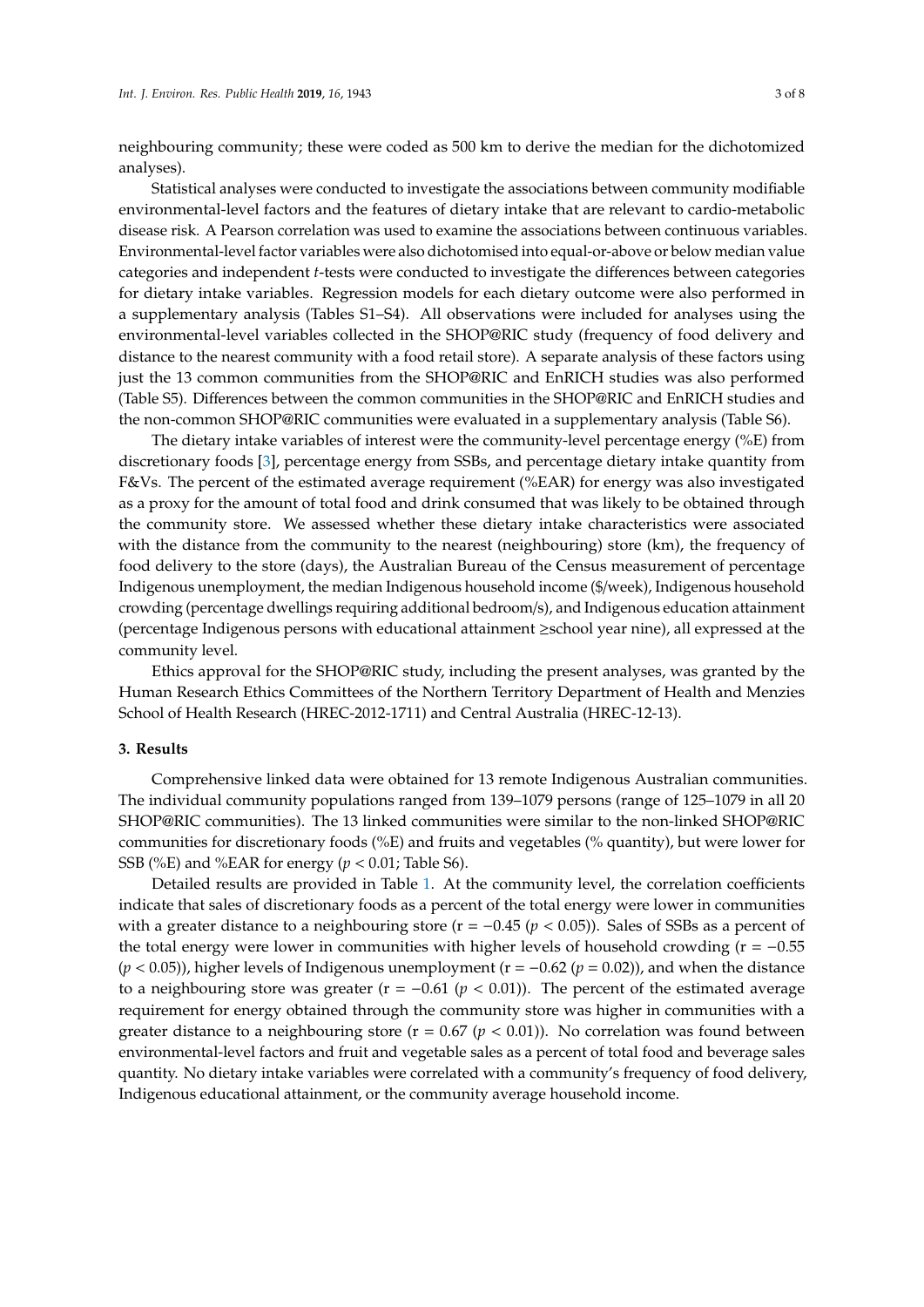|                                                   | $\boldsymbol{n}$ | <b>Discretionary Foods</b><br>$%$ Energy $)$ | <b>Sugar Sweetened</b><br><b>Beverages</b><br>(% Energy) | <b>Fruits and Vegetables</b><br>(% Quantity) | <b>Percent Estimated</b><br><b>Average Requirement for</b><br>Energy |
|---------------------------------------------------|------------------|----------------------------------------------|----------------------------------------------------------|----------------------------------------------|----------------------------------------------------------------------|
| Total (SHOP@RIC and EnRICH common communities)    | 13               | $40.6 \pm 2.9$                               | $7.4 \pm 1.2$                                            | $9.7 \pm 2.0$                                | $103.9 \pm 13.1$                                                     |
| Total (All SHOP@RIC communities)                  | 20               | $41.2 \pm 2.5$                               | $8.1 \pm 1.7$                                            | $9.3 \pm 2.0$                                | $94.3 \pm 18.2$                                                      |
| Distance to neighbouring store (km)               |                  |                                              |                                                          |                                              |                                                                      |
| < 82                                              | 10               | $42.1 \pm 2.7$                               | $9.1 \pm 1.6$                                            | $9.0 \pm 2.6$                                | $82.2 \pm 15.0$                                                      |
| >82                                               | 10               | $40.3 \pm 2.0$                               | $7.2\pm1.1$                                              | $9.6 \pm 1.3$                                | $106.4 \pm 12.1$                                                     |
| $p$ -value <sup>1</sup>                           |                  | 0.10                                         | < 0.01                                                   | 0.53                                         | < 0.001                                                              |
| Correlation coefficient <sup>2</sup>              | 16               | $r = -0.45, p < 0.05$                        | $r = -0.61, p < 0.01$                                    | $r = 0.15, p = 0.54$                         | $r = 0.67, p < 0.001$                                                |
| Frequency of food delivery                        |                  |                                              |                                                          |                                              |                                                                      |
| Weekly                                            | 12               | $40.8 \pm 2.6$                               | $8.3 \pm 2.0$                                            | $9.3 \pm 2.1$                                | $93.7 \pm 19.6$                                                      |
| Fortnightly                                       | $\overline{7}$   | $42.0 \pm 2.6$                               | $7.9 \pm 0.9$                                            | $9.2 \pm 2.3$                                | $97.8 \pm 16.8$                                                      |
| $p$ -value <sup>1</sup>                           |                  | 0.32                                         | 0.69                                                     | 0.92                                         | 0.61                                                                 |
| Correlation coefficient <sup>2</sup>              | 19               | $r = 0.24, p = 0.32$                         | $r = -0.10, p = 0.69$                                    | $r = -0.03, p = 0.92$                        | $r = 0.13, p = 0.61$                                                 |
| Percent Indigenous unemployment (%)               |                  |                                              |                                                          |                                              |                                                                      |
| < 7.3                                             | 6                | $39.6 \pm 2.7$                               | $7.8 \pm 0.6$                                            | $10.5 \pm 1.2$                               | $107.1 \pm 11.3$                                                     |
| $\geq$ 7.3                                        | $\overline{7}$   | $41.5 \pm 2.9$                               | $7.0 \pm 1.5$                                            | $9.1 \pm 2.5$                                | $101.2 \pm 14.7$                                                     |
| $p$ -value <sup>1</sup>                           |                  | 0.25                                         | 0.25                                                     | 0.25                                         | 0.44                                                                 |
| Correlation coefficient <sup>2</sup>              | 13               | $r = 0.10, p = 0.75$                         | $r = -0.62, p = 0.02$                                    | $r = -0.26, p = 0.38$                        | $r = -0.16$ , $p = 0.61$                                             |
| Median Indigenous household income (\$/week)      |                  |                                              |                                                          |                                              |                                                                      |
| < 1187                                            | 7                | $40.6 \pm 3.0$                               | $7.5 \pm 1.0$                                            | $10.8 \pm 1.1$                               | $102.6 \pm 9.4$                                                      |
| >1187                                             | 6                | $40.6 \pm 3.0$                               | $7.1 \pm 1.4$                                            | $8.5 \pm 2.3$                                | $105.4 \pm 17.3$                                                     |
| $v$ -value <sup>1</sup>                           |                  | 0.99                                         | 0.55                                                     | 0.04                                         | 0.83                                                                 |
| Correlation coefficient <sup>2</sup>              | 13               | $r = -0.16$ , $p = 0.60$                     | $r = -0.52, p = 0.07$                                    | $r = -0.42, p = 0.15$                        | $r = 0.16, p = 0.60$                                                 |
| Percent of dwellings needing extra bedroom/s (%)  |                  |                                              |                                                          |                                              |                                                                      |
| <60                                               | 5                | $39.9 \pm 3.6$                               | $8.1 \pm 0.7$                                            | $10.8 \pm 0.9$                               | $105.2 \pm 11.7$                                                     |
| $\geq 60$                                         | 8                | $41.0 \pm 2.5$                               | $6.9 \pm 1.2$                                            | $9.1 \pm 2.3$                                | $103.1 \pm 14.6$                                                     |
| $p$ -value <sup>1</sup>                           |                  | 0.52                                         | 0.08                                                     | 0.15                                         | 0.77                                                                 |
| Correlation coefficient <sup>2</sup>              | 13               | $r = -0.36, p = 0.91$                        | $r = -0.55, p < 0.05$                                    | $r = -0.39, p = 0.19$                        | $r = 0.07, p = 0.82$                                                 |
| Percent Indigenous educated to school year 9+ (%) |                  |                                              |                                                          |                                              |                                                                      |
| <46                                               | 6                | $41.4 \pm 3.7$                               | $7.7 \pm 1.4$                                            | $10.0 \pm 2.7$                               | $100.5 \pm 15.5$                                                     |
| $\geq 46$                                         | $\overline{7}$   | $39.9 \pm 1.9$                               | $7.1 \pm 1.0$                                            | $9.5 \pm 1.5$                                | $106.9 \pm 11.0$                                                     |
| $p$ -value <sup>1</sup>                           |                  | 0.35                                         | 0.37                                                     | 0.65                                         | 0.39                                                                 |
| Correlation coefficient <sup>2</sup>              | 13               | $r = -0.16$ , $p = 0.61$                     | $r = -0.83, p = 0.79$                                    | $r = 0.29, p = 0.34$                         | $r = 0.25, p = 0.41$                                                 |

**Table 1.** Associations between dietary intake features associated with cardio-metabolic disease risk and environmental-level factors.

<span id="page-3-0"></span>Data are means ± SD; <sup>1</sup> differences between groups (independent *t*-test); <sup>2</sup> correlation between variables (Pearson correlation). SHOP@RIC refers to the Stores Healthy Options Project in Remote Indigenous Communities study and EnRICH refers to the Environments and Remote Indigenous Cardio-Metabolic Health Project.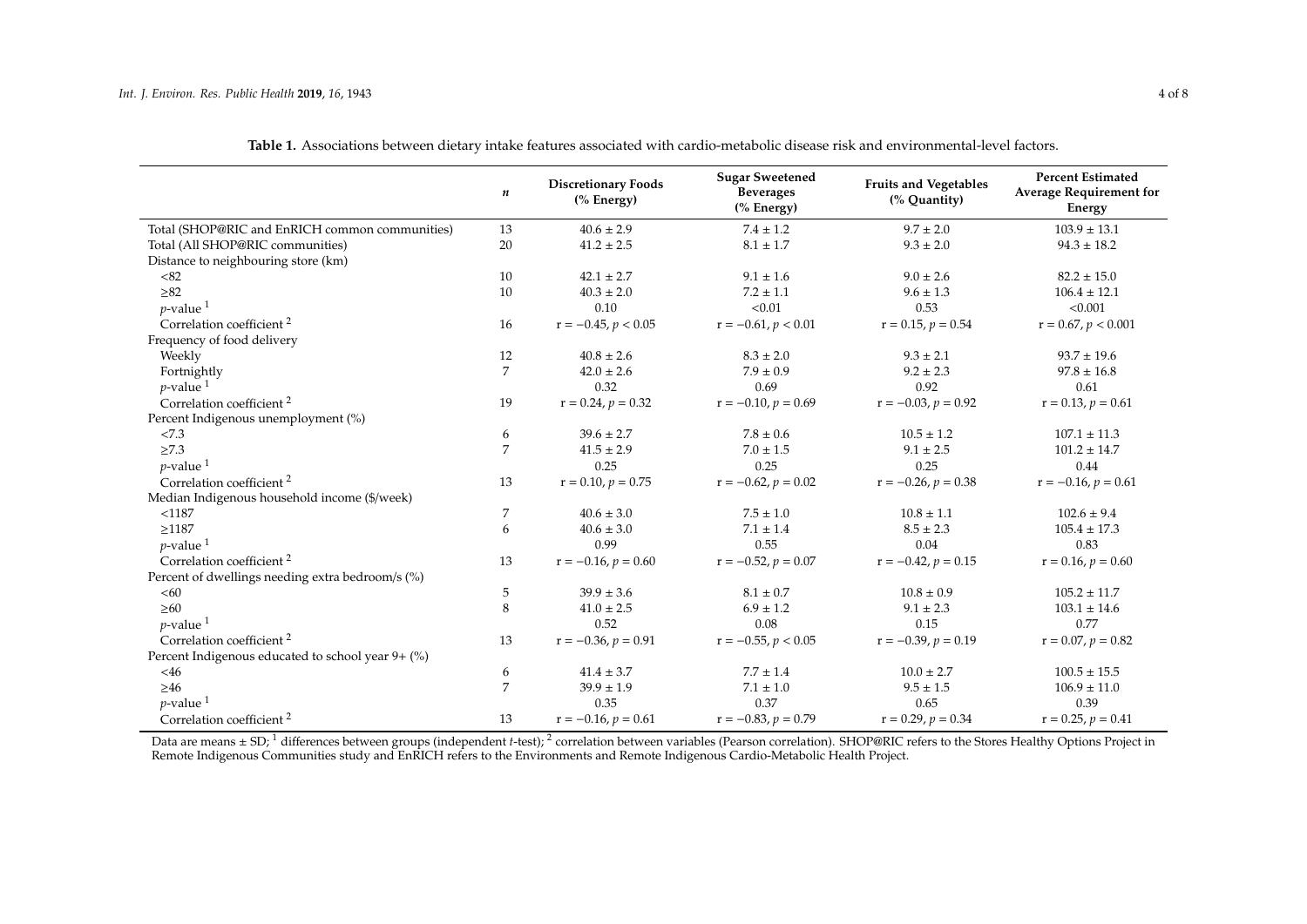For the dichotomised categorical analysis, communities with a distance to a neighbouring store  $\geq$ 82 km had a 1.9% (absolute) lower SSB %E compared to those with a distance <82 km. Only 82.2% of the %EAR for energy was derived from the community store when the community distance to a neighbouring store was <82 km, compared to 106.4% for those having a distance  $\geq 82$  km. The percentage of total food purchased derived from F&V was 2.3% (absolute) lower for communities with an income  $\geq$ \$1187/week compared to <\$1187/week. No other dietary intake variables varied significantly according to the dichotomised categorical environmental-level factors.

The supplementary regression analyses (Supplementary Materials 1) did not indicate significant associations between any environmental-level factors and dietary factors (Tables S1–S3); however, the distance to a neighbouring store (km) and the frequency of food delivery were significantly associated with %EAR ( $p < 0.01$ ). The supplementary analysis using only the 13 common communities from the SHOP@RIC and EnRICH studies for frequency of food delivery and distance to the nearest community with a food retail store found a statistically significant positive correlation between the distance to a neighbouring store and %EAR for energy ( $r = 0.80$  ( $p = 0.01$ )). No other correlations or *t*-tests in the sub-analysis were significant (Table S5).

## **4. Discussion**

This study identified several potentially modifiable environmental-level factors in remote Indigenous Australian communities that were associated with dietary intake features known to underpin cardio-metabolic disease. Factors identified as being associated with one or more markers of lower dietary intake quality included lesser household crowding, lower Indigenous unemployment, lower median Indigenous household income, and lesser distance to a neighbouring store. To our knowledge, this is the first study to attempt to explore the associations between community environmental-level factors and dietary intake estimates for remote Indigenous Australian communities. These findings affirm the tenet of health promotion practice to account for environmental factors when developing policies to improve dietary intake quality in disadvantaged population groups experiencing structural disadvantage [\[16\]](#page-6-15).

The positive association between community distance to a neighbouring store and %EAR for energy derived from community store sales supports the notion that the more isolated a community is, the lower the amount of total resident-consumed food and beverage products purchased from outside the community. This emphasises the need for adequate stock and variety of nutritious foods in more isolated community stores. This association also suggests that sales data for communities closer to a neighbouring community are less likely to provide a complete dietary intake picture.

SSB sales as a percent of total energy were inversely associated with Indigenous unemployment and household crowding. Although the direction of these associations is opposite to that typically observed between SSB intake and socioeconomic factors [\[17\]](#page-7-0), there are examples where a similar direction of association has been observed in countries undergoing socio-economic transition [\[18\]](#page-7-1). This observation suggests that SSBs may be treated as a luxury item in remote Indigenous Australian communities, being more likely to be consumed when money is relatively more available [\[19\]](#page-7-2), although we must consider this interpretation with caution given the lack of association between SSB sales and household income. This concept may also provide some explanation for the higher amount of fruit and vegetables (% quantity) observed in communities with lower Indigenous household income (i.e., these items may be relatively de-prioritized in favour of discretionary products when money is relatively more available). Hence, in order to reduce SSB intake (and potentially also increase fruit and vegetable intake) in populations experiencing low affordability, such as remote Indigenous Australians, intervention approaches beyond those typically employed to increase fruit and vegetable intake and reduce the intake of cheap, energy dense, unhealthy foods associated with low food affordability may need to be considered [\[20\]](#page-7-3). Although it was beyond the scope of the current study, it is important to consider that the merchandising strategies and the internal environments of stores can also play an important role in influencing consumer choices [\[21\]](#page-7-4).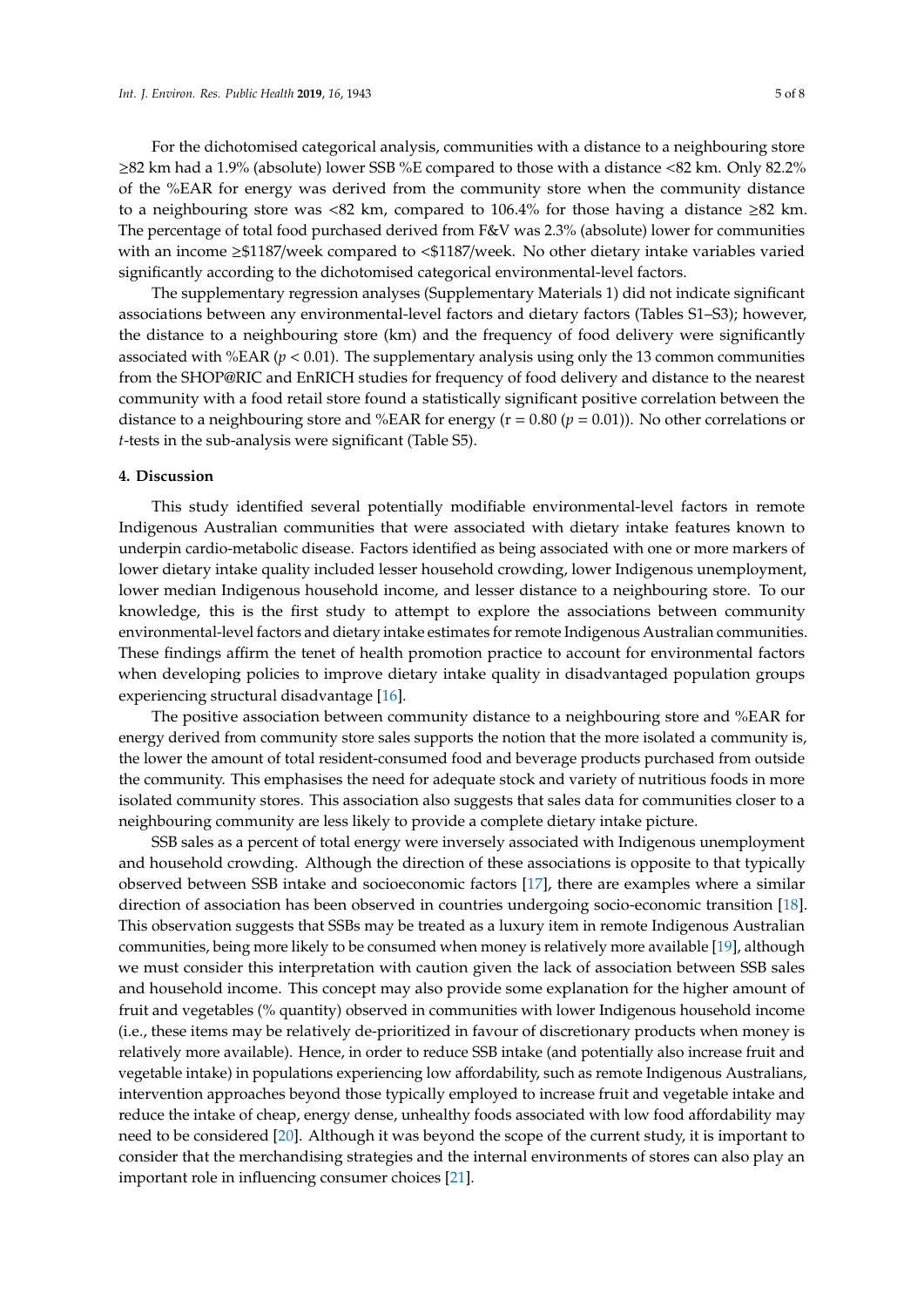There are several limitations to this study. Although the included communities represented different geographical areas and language groups, they were all single-store communities with a relatively small population size located only in the Northern Territory. Hence, to what extent these specific results are generalisable to other geographically isolated communities requires confirmation. The analysis was performed using aggregated community-level data and therefore does not consider individual-level variation within the communities. Due to the limited number of observations (statistical power), more complex regression analyses could not be effectively performed to investigate predictive relationships and the impact of confounders (Supplementary Materials 1). Furthermore, the low sample size was not conducive to enabling adjustments for multiple comparisons and our analysis is therefore prone to type 1 errors. Being able to include the additional non-common SHOP@RIC communities in the analyses for the frequency of food delivery and distance to the nearest community with a food retail store environmental-level factors enhanced the power of these analyses. However, that conventional statistical significance was no longer observed for several associations in the subset analysis of these factors using only the 13 common study communities (Supplementary Materials 2) highlights the limitations relating to sample size in the broader study. Despite methodological limitations relating to sample size, correlation coefficients were moderate-to-strong. Demonstrating associations between environmental-level factors and dietary intake quality in geographically isolated populations is novel and these preliminary tests of association provide an indication of the magnitude and direction of relationships, which is a necessary basis for future detailed hypothesis testing.

# **5. Conclusions**

This study is the first to empirically explore associations between modifiable community environmental-level factors and dietary intake quality for geographically isolated Australian communities. It provides important preliminary proof of concept evidence with the potential to guide future research and policies to enhance diet quality and reduce cardio-metabolic disease risk in these populations.

**Supplementary Materials:** The following are available online at http://[www.mdpi.com](http://www.mdpi.com/1660-4601/16/11/1943/s1)/1660-4601/16/11/1943/s1, Supplementary Materials 1: Regression model outputs for discretionary sales as a percentage of total energy, sugar-sweetened beverage sales as a percentage of total energy, fruit and vegetable sales as a percentage of total quantity and total food and beverage sales as a percentage of estimated average requirement for energy, Supplementary Materials 2: Associations between dietary intake features associated with cardio-metabolic disease risk and distance to the neighbouring store and frequency of food delivery for only the 13 common communities in both the Stores Healthy Options Project in Remote Indigenous Communities (SHOP@RIC) study and the Environments & Remote Indigenous Cardio-metabolic Health Project (EnRICH), Supplementary Materials 3: Differences between common communities in the Stores Healthy Options Project in Remote Indigenous Communities (SHOP@RIC) study and the Environments & Remote Indigenous Cardio-metabolic Health Project (EnRICH) and the non-common SHOP@RIC communities.

**Author Contributions:** Conceptualization, T.P.W., J.C.v.d.P., M.D. and J.K.B.; Methodology, T.P.W., J.C.v.d.P., M.D. and N.J.H.; Validation, M.D., N.J.H. and J.K.B.; Formal Analysis, T.P.W.; Data Curation, T.P.W. and N.J.H.; Writing—Original Draft Preparation, T.P.W. and J.C.v.d.P.; Writing—Review and Editing, M.D., N.J.H., K.O.D., J.K.B.; Supervision, J.C.v.d.P., K.O.D.; Project Administration, T.P.W.

**Funding:** This work was supported by a National Health and Medical Research Council (NHMRC) Program Grant (ID:631947) led by K.O.D. The Stores Healthy Options Project in Remote Indigenous Communities (SHOP@RIC) was funded by an NHMRC Project Grant (ID:1024285). The Environments and Remote Indigenous Cardio-Metabolic Health (EnRICH) Project was funded by an Australian Research Council (ARC) Discovery Grant (DP120102482) and an NHMRC Project Grant (ID: 1051824), both led by M.D. J.K.B. was supported by a National Heart Foundation (NHF) Future Leader Fellowship (ID:100085). T.P.W. was supported by an NHMRC Early Career Fellowship (ID:1053359).

**Acknowledgments:** The authors wish to acknowledge the Stores Healthy Options Project in Remote Indigenous Communities (SHOP@RIC) research team members at Menzies School of Health Research, the SHOP@RIC investigator team, the SHOP@RIC community store owners, the Arnhem Land Progress Aboriginal Corporation, and Outback Stores. The authors also wish to acknowledge the Environments and Remote Indigenous Cardio-Metabolic Health (EnRICH) Project research team members and investigators, the Bureau of Meteorology, and the Australian Bureau of Statistics.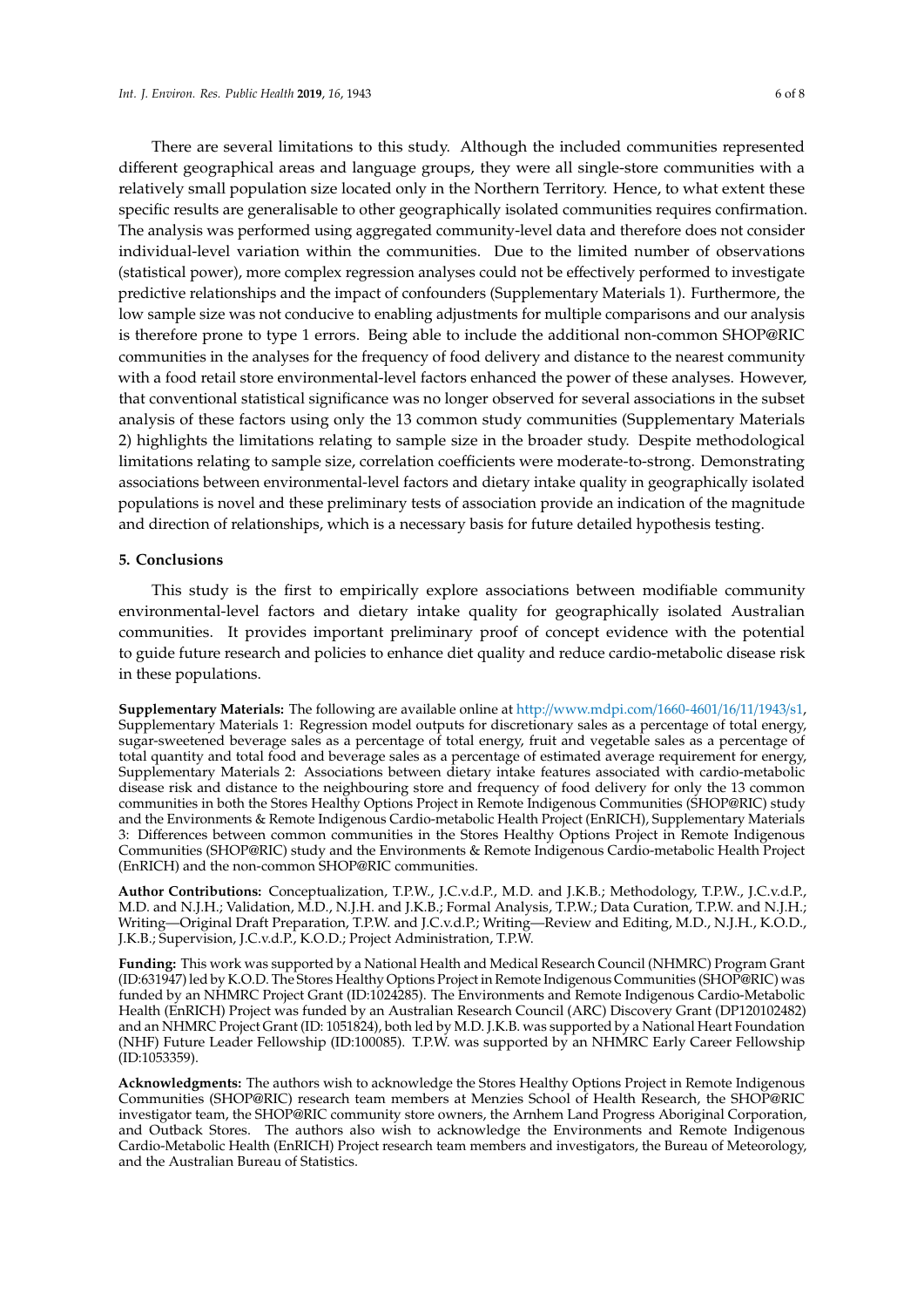**Conflicts of Interest:** The authors had full access to all data in the study (including statistical reports and tables). The funding sources played no role in the conception, design or conduct of the study; collection, management, analysis, and interpretation of the data; or preparation, review, and approval of the manuscript. The contents of the published material are solely the responsibility of the individual authors and do not reflect the views of the NHMRC, ARC, NHF, the University of South Australia, Menzies School of Health Research, the University of Canberra, the Queensland University of Technology, or Monash University. The authors report no actual or potential conflicts of interest relevant to this article.

# **References**

- <span id="page-6-0"></span>1. Vos, T.; Barker, B.; Begg, S.; Stanley, L.; Lopez, A.D. Burden of disease and injury in Aboriginal and Torres Strait Islander Peoples: The Indigenous health gap. *Int. J. Epidemiol.* **2009**, *38*, 470–477. [\[CrossRef\]](http://dx.doi.org/10.1093/ije/dyn240) [\[PubMed\]](http://www.ncbi.nlm.nih.gov/pubmed/19047078)
- <span id="page-6-1"></span>2. Popkin, B.M.; Adair, L.S.; Ng, S.W. Global nutrition transition and the pandemic of obesity in developing countries. *Nutr. Rev.* **2012**, *70*, 3–21. [\[CrossRef\]](http://dx.doi.org/10.1111/j.1753-4887.2011.00456.x) [\[PubMed\]](http://www.ncbi.nlm.nih.gov/pubmed/22221213)
- <span id="page-6-2"></span>3. Food Standards Australia New Zealand. Application of Discretionary Foods Flag. Available online: http://www.foodstandards.gov.au/science/monitoringnutrients/[australianhealthsurveyandaustrali](http://www.foodstandards.gov.au/science/monitoringnutrients/australianhealthsurveyandaustraliandietaryguidelines/applicationofdiscretionary/Pages/default.aspx) andietaryguidelines/[applicationofdiscretionary](http://www.foodstandards.gov.au/science/monitoringnutrients/australianhealthsurveyandaustraliandietaryguidelines/applicationofdiscretionary/Pages/default.aspx)/Pages/default.aspx (accessed on 21 September 2018).
- <span id="page-6-3"></span>4. Australian Bureau of Statistics. *Australian Aboriginal and Torres Strait Islander Health Survey: Nutrition Results—Food and Nutrients 2012–13*; ABS Cat. No. 4727.0.55.005; Australian Bereau of Statistics: Canberra, Australia, 2015.
- <span id="page-6-4"></span>5. Rangan, A.M.; Schindeler, S.; Hector, D.J.; Gill, T.P.; Webb, K.L. Consumption of 'extra' foods by Australian adults: Types, quantities and contribution to energy and nutrient intakes. *Eur. J. Clin. Nutr.* **2009**, *63*, 865–871. [\[CrossRef\]](http://dx.doi.org/10.1038/ejcn.2008.51) [\[PubMed\]](http://www.ncbi.nlm.nih.gov/pubmed/18957970)
- <span id="page-6-5"></span>6. Malik, V.S.; Popkin, B.M.; Bray, G.A.; Despres, J.P.; Hu, F.B. Sugar-sweetened beverages, obesity, type 2 diabetes mellitus, and cardiovascular disease risk. *Circulation* **2010**, *121*, 1356–1364. [\[CrossRef\]](http://dx.doi.org/10.1161/CIRCULATIONAHA.109.876185) [\[PubMed\]](http://www.ncbi.nlm.nih.gov/pubmed/20308626)
- <span id="page-6-6"></span>7. Imamura, F.; O'Connor, L.; Ye, Z.; Mursu, J.; Hayashino, Y.; Bhupathiraju, S.N.; Forouhi, N.G. Consumption of sugar sweetened beverages, artificially sweetened beverages, and fruit juice and incidence of type 2 diabetes: Systematic review, meta-analysis, and estimation of population attributable fraction. *BMJ* **2015**, *351*, 3576. [\[CrossRef\]](http://dx.doi.org/10.1136/bmj.h3576) [\[PubMed\]](http://www.ncbi.nlm.nih.gov/pubmed/26199070)
- <span id="page-6-7"></span>8. Dauchet, L.; Amouyel, P.; Hercberg, S.; Dallongeville, J. Fruit and vegetable consumption and risk of coronary heart disease: a meta-analysis of cohort studies. *J. Nutr.* **2006**, *136*, 2588–2593. [\[CrossRef\]](http://dx.doi.org/10.1093/jn/136.10.2588) [\[PubMed\]](http://www.ncbi.nlm.nih.gov/pubmed/16988131)
- <span id="page-6-8"></span>9. Wang, X.; Ouyang, Y.; Liu, J.; Zhu, M.; Zhao, G.; Bao, W.; Hu, F.B. Fruit and vegetable consumption and mortality from all causes, cardiovascular disease, and cancer: Systematic review and dose-response meta-analysis of prospective cohort studies. *BMJ* **2014**, *349*, 4490. [\[CrossRef\]](http://dx.doi.org/10.1136/bmj.g4490) [\[PubMed\]](http://www.ncbi.nlm.nih.gov/pubmed/25073782)
- <span id="page-6-9"></span>10. Shepherd, C.C.J.; Li, J.; Zubrick, S.R. Socioeconomic disparities in physical health among Aboriginal and Torres Strait Islander children in Western Australia. *Ethn. Health* **2012**, *17*, 439–461. [\[CrossRef\]](http://dx.doi.org/10.1080/13557858.2012.654768) [\[PubMed\]](http://www.ncbi.nlm.nih.gov/pubmed/22292856)
- <span id="page-6-10"></span>11. Brimblecombe, J.; Ferguson, M.; Liberato, S.C.; Ball, K.; Moodie, M.L.; Magnus, A.; Miles, E.; Leach, A.J.; Chatfield, M.D.; Ni Mhurchu, C.; et al. Stores Healthy Options Project in Remote Indigenous Communities (SHOP@RIC): A protocol of a randomised trial promoting healthy food and beverage purchases through price discounts and in-store nutrition education. *BMC Public Health* **2013**, *13*, 744. [\[CrossRef\]](http://dx.doi.org/10.1186/1471-2458-13-744) [\[PubMed\]](http://www.ncbi.nlm.nih.gov/pubmed/23938097)
- <span id="page-6-11"></span>12. Daniel, M.; Howard, N.J.; Brown, A.; Cargo, M. Estimating place-health relationships for remote Indigenous Australian communities: Conceptual framework, geospatial methodology, and application. In Proceedings of the 14th World Congress of Public Health, Kolkata, India, 11–15 February 2015.
- <span id="page-6-12"></span>13. Brimblecombe, J.; Liddle, R.; O'Dea, K. Use of point-of-sale data to assess food and nutrient quality in remote stores. *Public Health Nutr.* **2013**, *16*, 1159–1167. [\[CrossRef\]](http://dx.doi.org/10.1017/S1368980012004284) [\[PubMed\]](http://www.ncbi.nlm.nih.gov/pubmed/23009766)
- <span id="page-6-13"></span>14. McMahon, E.; Wycherley, T.; O'Dea, K.; Brimblecombe, J. A comparison of dietary estimates from the National Aboriginal and Torres Strait Islander Health Survey to food and beverage purchase data. *Aust. N. Z. J. Public Health* **2017**, *41*, 598–603. [\[CrossRef\]](http://dx.doi.org/10.1111/1753-6405.12718) [\[PubMed\]](http://www.ncbi.nlm.nih.gov/pubmed/29044897)
- <span id="page-6-14"></span>15. Wycherley, T.; Ferguson, M.; O'Dea, K.; McMahon, E.; Liberato, S.; Brimblecombe, J. Store turnover as a predictor of food and beverage provider turnover and associated dietary intake estimates in very remote Indigenous communities. *Aust. N. Z. J. Public Health* **2016**, *40*, 569–571. [\[CrossRef\]](http://dx.doi.org/10.1111/1753-6405.12571) [\[PubMed\]](http://www.ncbi.nlm.nih.gov/pubmed/27624683)
- <span id="page-6-15"></span>16. Green, L.W.; Kreuter, M.W. *Health Promotion Planning: An Educational and Environmental Approach*, 2nd ed.; Mayfield Publishing Company: Mountain View, CA, USA, 1991.